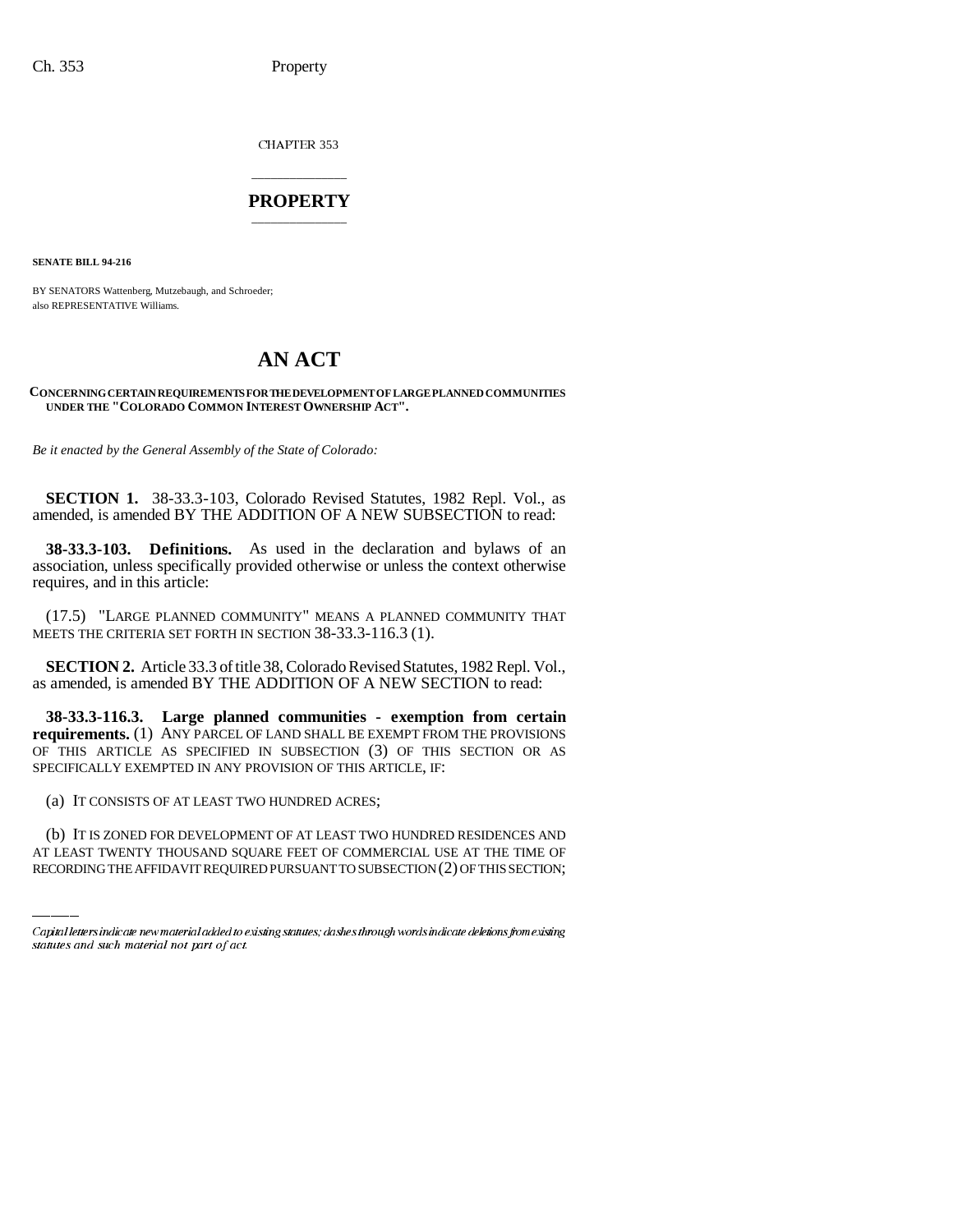AND

(c) IT MEETS THE DEFINITION OF A PLANNED COMMUNITY PURSUANT TO SECTION 38-33.3-103 (22).

(2) FOR AN EXEMPTION AUTHORIZED IN SUBSECTION (1) OF THIS SECTION TO APPLY, THE PROPERTY MUST BE ZONED WITHIN EACH COUNTY IN WHICH ANY PART OF SUCH PARCEL IS LOCATED, AND THE OWNER OF THE PARCEL SHALL RECORD WITH THE COUNTY CLERK AND RECORDER OF EACH COUNTY IN WHICH ANY PART OF SUCH PARCEL IS LOCATED AN AFFIDAVIT SETTING FORTH THE FOLLOWING:

(a) THE LEGAL DESCRIPTION OF SUCH PARCEL OF LAND;

(b) A STATEMENT THAT THE PARTY SIGNING THE AFFIDAVIT IS THE OWNER OF THE PARCEL IN ITS ENTIRETY IN FEE SIMPLE, EXCLUDING MINERAL INTERESTS;

(c) THE ACREAGE OF THE PARCEL;

(d) THE ZONING CLASSIFICATION OF THE PARCEL, WITH A CERTIFIED COPY OF APPLICABLE ZONING REGULATIONS ATTACHED; AND

(e) A STATEMENT THAT NEITHER THE OWNER NOR ANY OFFICER, DIRECTOR, SHAREHOLDER, PARTNER, OR OTHER ENTITY HAVING MORE THAN A TEN-PERCENT EQUITY INTEREST IN THE OWNER HAS BEEN CONVICTED OF A FELONY WITHIN THE LAST TEN YEARS.

(3) A LARGE PLANNED COMMUNITY FOR WHICH AN AFFIDAVIT HAS BEEN FILED PURSUANT TO SUBSECTION (2) OF THIS SECTION SHALL BE EXEMPT FROM THE FOLLOWING PROVISIONS OF THIS ARTICLE:

- (a) SECTION 38-33.3-205 (1) (e) TO (1) (m);
- (b) SECTION 38-33.3-207 (3);
- (c) SECTION 38-33.3-208;
- (d) SECTION 38-33.3-209 (2) (b), (2) (c), (2) (d), (2) (f), (2) (g), (4), AND (6);
- (e) SECTION 38-33.3-210;
- (f) SECTION 38-33.3-212;
- (g) SECTION 38-33.3-213;
- (h) SECTION 38-33.3-215;
- (i) SECTION 38-33.3-217 (1);
- (j) SECTION 38-33.3-304.
- (4) SECTION 38-33.3-217 (4) SHALL BE APPLICABLE AS FOLLOWS: EXCEPT TO THE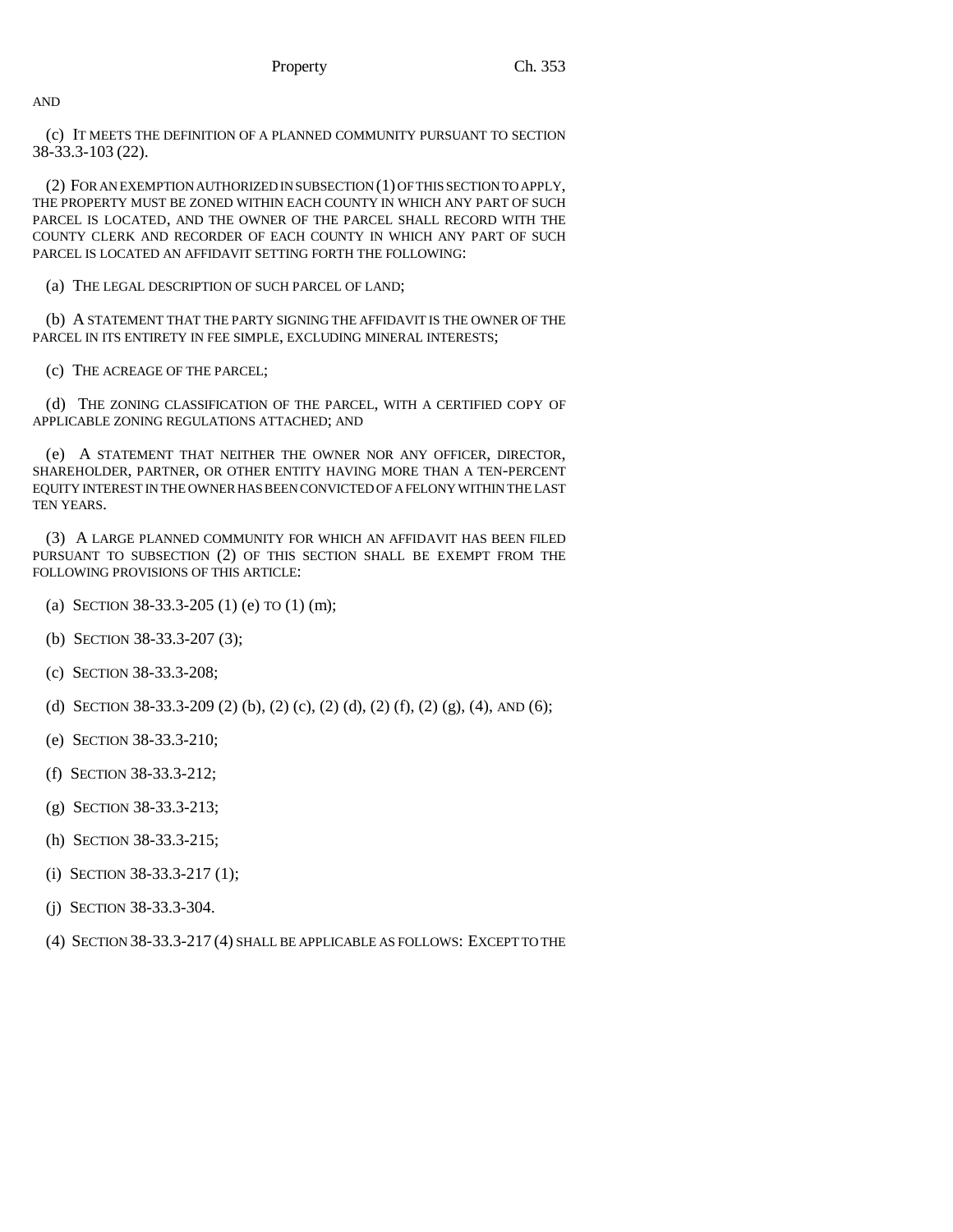EXTENT EXPRESSLY PERMITTED OR REQUIRED BY OTHER PROVISIONS OF THIS ARTICLE, NO AMENDMENT MAY CREATE OR INCREASE SPECIAL DECLARANT RIGHTS, INCREASE THE NUMBER OF UNITS OR THE ALLOCATED INTERESTS OF A UNIT, OR THE USES TO WHICH ANY UNIT IS RESTRICTED, IN THE ABSENCE OF UNANIMOUS CONSENT OF THE UNIT OWNERS.

(5) THE EXEMPTION AUTHORIZED BY THIS SECTION SHALL CONTINUE FOR THE WHOLE OF THE PARCEL DESCRIBED IN SUBSECTION (2) OF THIS SECTION SO LONG AS THE OWNER SIGNING THE AFFIDAVIT IS THE OWNER OF ALL OF SAID PARCEL. UPON THE SALE, CONVEYANCE, OR OTHER TRANSFER OF ANY PART OF SUCH PARCEL, THE PORTION SOLD, CONVEYED, OR TRANSFERRED SHALL BECOME SUBJECT TO ALL THE PROVISIONS OF THIS ARTICLE, BUT ANY SUCH PORTION SHALL REMAIN SUBJECT TO ANY RECORDED DECLARATIONS ESTABLISHED PRIOR TO THE SALE, CONVEYANCE, OR TRANSFER.

(6) THE ASSOCIATION ESTABLISHED FOR A LARGE PLANNED COMMUNITY SHALL OPERATE WITH RESPECT TO LARGE PLANNED COMMUNITY-WIDE MATTERS AND SHALL NOT OTHERWISE OPERATE AS THE EXCLUSIVE UNIT OWNERS' ASSOCIATION WITH RESPECT TO ANY UNIT.

**SECTION 3.** 38-33.3-205 (1), Colorado Revised Statutes, 1982 Repl. Vol., as amended, is amended BY THE ADDITION OF A NEW PARAGRAPH to read:

**38-33.3-205. Contents of declaration.** (1) The declaration must contain:

(p) A STATEMENT, IF APPLICABLE, THAT THE PLANNED COMMUNITY IS A LARGE PLANNED COMMUNITY AND IS EXERCISING CERTAIN EXEMPTIONS FROM THE "COLORADO COMMON INTEREST OWNERSHIP ACT" AS SUCH A LARGE PLANNED COMMUNITY.

**SECTION 4.** 38-33.3-207 (1) (c) and (4) (a), Colorado Revised Statutes, 1982 Repl. Vol., as amended, are amended, and the said 38-33.3-207 (4) is further amended BY THE ADDITION OF THE FOLLOWING NEW PARAGRAPHS, to read:

**38-33.3-207. Allocation of allocated interests.** (1) The declaration must allocate to each unit:

(c) In a planned community, a fraction or percentage of the common expenses of the association and, to the extent not allocated in the bylaws of the association, a portion of the votes in the association; EXCEPT THAT, IN A LARGE PLANNED COMMUNITY, THE COMMON EXPENSES OF THE ASSOCIATION MAY BE PAID FROM ASSESSMENTS AND ALLOCATED AS SET FORTH IN THE DECLARATION AND THE VOTES IN THE ASSOCIATION MAY BE ALLOCATED AS SET FORTH IN THE DECLARATION.

(4) (a) The declaration may provide:

(I) That different allocations of votes shall be made to the units on particular matters specified in the declaration;

(II) For cumulative voting only for the purpose of electing members of the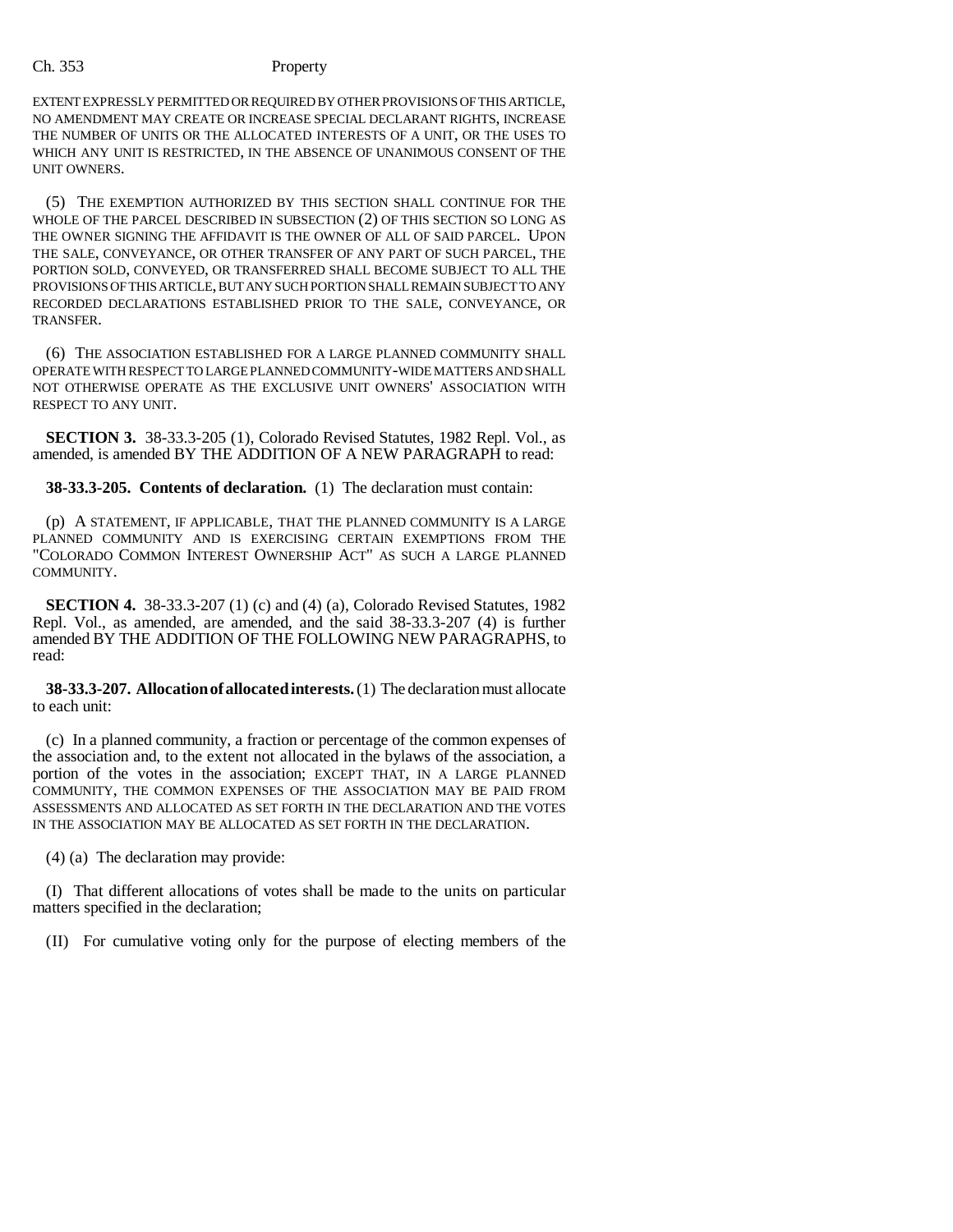executive board; and

(III) For class voting on specified issues affecting the class if necessary to protect valid interests of the class; AND

(IV) FOR LARGE PLANNED COMMUNITIES CREATED AFTER JULY 1, 1994, FOR ASSESSMENTS INCLUDING, BUT NOT LIMITED TO, ASSESSMENTS ON RETAIL SALES, REAL ESTATE TRANSFERS, AND SPECIFIED SERVICES WITHIN SUCH LARGE PLANNED COMMUNITY.

(c) ASSESSMENTS ALLOWED UNDER SUBPARAGRAPH (IV) OF PARAGRAPH (a) OF THIS SUBSECTION (4) SHALL BE ENTITLED TO THE LIEN PROVIDED FOR UNDER SECTION 38-33.3-316 (1) BUT SHALL NOT BE ENTITLED TO THE PRIORITY ESTABLISHED BY SECTION 38-33.3-316 (2) (b).

(d) LARGE PLANNED COMMUNITIES SPECIFYING CLASSES FOR VOTING IN THE DECLARATION AS ALLOWED PURSUANT TO SUBPARAGRAPH (III) OF PARAGRAPH (a) OF THIS SUBSECTION (4) MAY DESIGNATE CLASSES OF MEMBERS ON A REASONABLE BASIS WHICH DO NOT ALLOW THE DECLARANT TO CONTROL THE ASSOCIATION BEYOND THE PERIOD PROVIDED FOR IN SECTION 38-33.3-303 OR TO CONTROL THE ASSOCIATION TO AN EXTENT GREATER THAN ALLOWED FOR PLANNED COMMUNITIES OTHER THAN LARGE PLANNED COMMUNITIES, INCLUDING, WITHOUT LIMITATION, RESIDENCE OWNERS, COMMERCIAL SPACE OWNERS, AND OWNERS OF LODGING SPACE AND TO ELECT MEMBERS TO THE ASSOCIATION EXECUTIVE BOARD FROM SUCH CLASSES.

**SECTION 5.** 38-33.3-303 (5) and (8), Colorado Revised Statutes, 1982 Repl. Vol., as amended, are amended to read:

**38-33.3-303. Executive board members and officers.** (5) (a) Subject to subsection (6) of this section, the declaration may provide for a period of declarant control of the association, during which period a declarant, or persons designated by him SUCH DECLARANT, may appoint and remove the officers and members of the executive board. Regardless of the period of declarant control provided in the declaration, a period of declarant control terminates no later than either sixty days after conveyance of seventy-five percent of the units that may be created to unit owners other than a declarant, two years after the last conveyance of a unit by the declarant in the ordinary course of business, or two years after any right to add new units was last exercised; EXCEPT THAT THE TWO-YEAR PROVISIONS SHALL NOT APPLY TO TERMINATE DECLARANT CONTROL IN A LARGE PLANNED COMMUNITY.

(b) A declarant may voluntarily surrender the right to appoint and remove officers and members of the executive board before termination of the period of declarant control, but, in that event, the declarant may require, for the duration of the period of declarant control, that specified actions of the association or executive board, as described in a recorded instrument executed by the declarant, be approved by the declarant before they become effective.

(8) Notwithstanding any provision of the declaration or bylaws to the contrary, the unit owners, by a vote of sixty-seven percent of all persons present and entitled to vote at any meeting of the unit owners at which a quorum is present, may remove any member of the executive board with or without cause, other than a member appointed by the declarant OR A MEMBER ELECTED PURSUANT TO A CLASS VOTE UNDER SECTION